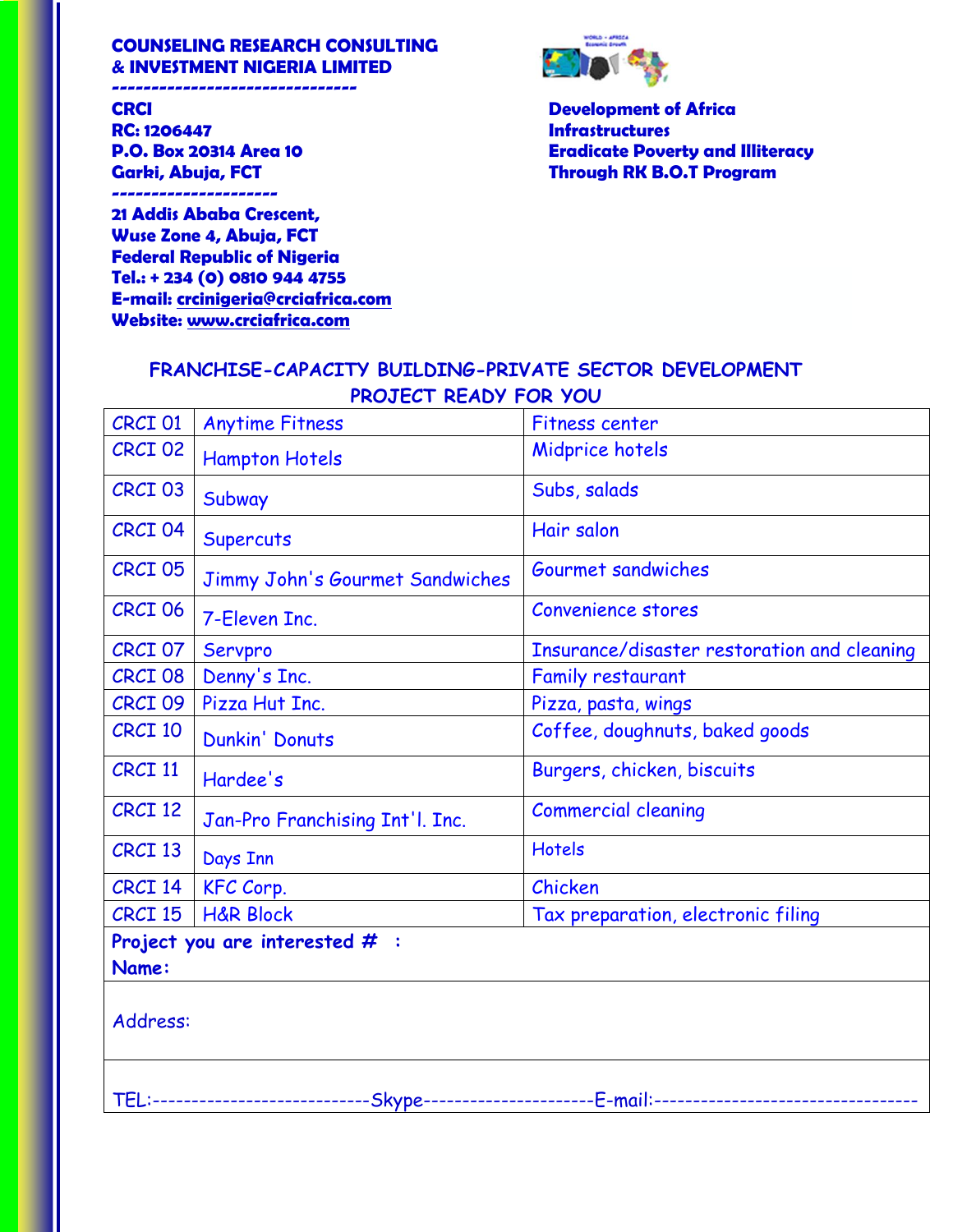**---------**

**------------------------------- Eradicate Poverty and Illiteracy CRCI CRCI Through RK B.O.T Program** 

| CRCI 16            | McDonald's                                 | Burgers, chicken, salads, beverages                                                 |
|--------------------|--------------------------------------------|-------------------------------------------------------------------------------------|
| CRCI 17            | Aaron's                                    | Furniture, electronics, computer and appliance leasing<br>and sales                 |
| CRCI 18            | Kumon Math & Reading Centers               | Supplemental education                                                              |
| CRCI 19            | Cruise Planners-American Express Travel    | Cruise and tour travel agency                                                       |
| CRCI 20            | <b>Taco Bell</b>                           | Mexican food                                                                        |
| CRCI 21            | <b>Liberty Tax Service</b>                 | Tax preparation                                                                     |
| CRCI 22            | The UPS Store                              | Postal, business and communications services                                        |
| CRCI 23            | <b>Vanguard Cleaning Systems</b>           | <b>Commercial cleaning</b>                                                          |
| CRCI 24            | <b>Snap-on Tools</b>                       | Professional tools and equipment                                                    |
| CRCI 25            | Midas Int'l. Corp.                         | Auto repair and maintenance                                                         |
| CRCI 26            | Sonic Drive-In Restaurants                 | Burgers, hot dogs, chicken sandwiches, breakfast,<br>beverages                      |
| CRCI 27            | Papa John's Int'l. Inc.                    | Pizza                                                                               |
| CRCI 28            | <b>GNC Franchising</b>                     | Vitamins and nutrition products                                                     |
| CRCI <sub>29</sub> | <b>Matco Tools</b>                         | Mechanics' tools and equipment                                                      |
| CRCI 30            | Jiffy Lube Int'l. Inc.                     | Oil changes                                                                         |
| CRCI 31            | Papa Murphy's Take 'N' Bake Pizza          | Take-and-bake pizza                                                                 |
| CRCI 32            | Ace Hardware Corp.                         | Hardware and home-improvement store                                                 |
| CRCI 33            | <b>Great Clips</b>                         | Hair salon                                                                          |
| CRCI 34            | <b>IHG (InterContinental Hotels Group)</b> | <b>Hotels</b>                                                                       |
|                    | Project you are interested $#$ :           |                                                                                     |
| Name:              |                                            |                                                                                     |
| Address:           |                                            |                                                                                     |
|                    |                                            | TEL:-------------------------------Skype---------------------E-mail:--------------- |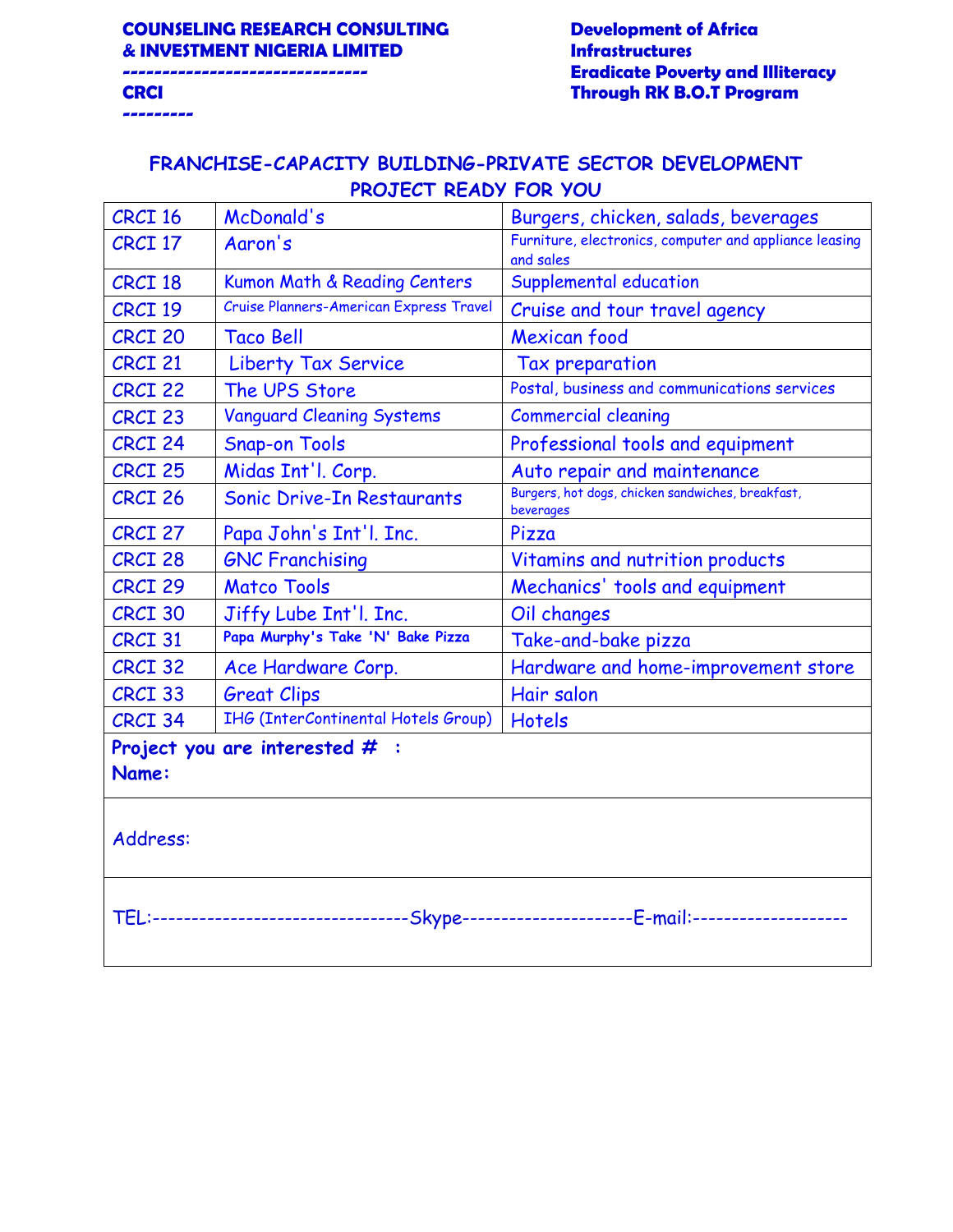**---------**

**------------------------------- Eradicate Poverty and Illiteracy CRCI Through RK B.O.T Program**

| CRCI 35                                                                            | ServiceMaster Clean               | Commercial/residential cleaning,           |
|------------------------------------------------------------------------------------|-----------------------------------|--------------------------------------------|
|                                                                                    |                                   | disaster restoration                       |
| CRCI 36                                                                            | Miracle-Ear Inc.                  | <b>Hearing instruments</b>                 |
| CRCI 37                                                                            | <b>Auntie Anne's Hand-Rolled</b>  | Soft pretzels                              |
|                                                                                    | Soft Pretzels                     |                                            |
| CRCI 38                                                                            | <b>Sport Clips</b>                | Men's sports-theme hair salon              |
| CRCI 39                                                                            | The Maids                         | <b>Residential cleaning</b>                |
| CRCI 40                                                                            | Circle K                          | <b>Convenience stores</b>                  |
| CRCI 41                                                                            | <b>Baskin-Robbins</b>             | Ice cream, frozen yogurt, frozen beverages |
| CRCI 42                                                                            | Jazzercise Inc.                   | Dance-fitness classes, conventions,        |
|                                                                                    |                                   | apparel and accessories                    |
| CRCI 43                                                                            | Edible Arrangements Int'l.        | Sculpted fresh fruit bouquets              |
| CRCI 44                                                                            | Snap Fitness Inc.                 | 24-hour fitness center                     |
| CRCI 45                                                                            | CleanNet USA Inc.                 | <b>Commercial cleaning</b>                 |
| CRCI 46                                                                            | Carl's Jr. Restaurants            | <b>Burgers</b>                             |
| CRCI 47                                                                            | <b>Fantastic Sams Hair Salons</b> | Family hair salon                          |
| CRCI 48                                                                            | RadioShack Corp.                  | <b>Electronics store</b>                   |
| CRCI 49                                                                            | Church's Chicken                  | Chicken                                    |
| CRCI <sub>50</sub>                                                                 | <b>Cold Stone Creamery</b>        | Ice cream, sorbet                          |
| CRCI <sub>51</sub>                                                                 | <b>Merry Maids</b>                | <b>Residential cleaning</b>                |
|                                                                                    | Project you are interested $#$ :  |                                            |
| Name:                                                                              |                                   |                                            |
|                                                                                    |                                   |                                            |
|                                                                                    |                                   |                                            |
| Address:                                                                           |                                   |                                            |
|                                                                                    |                                   |                                            |
|                                                                                    |                                   |                                            |
| TEL:-------------------------------Skype---------------------E-mail:-------------- |                                   |                                            |
|                                                                                    |                                   |                                            |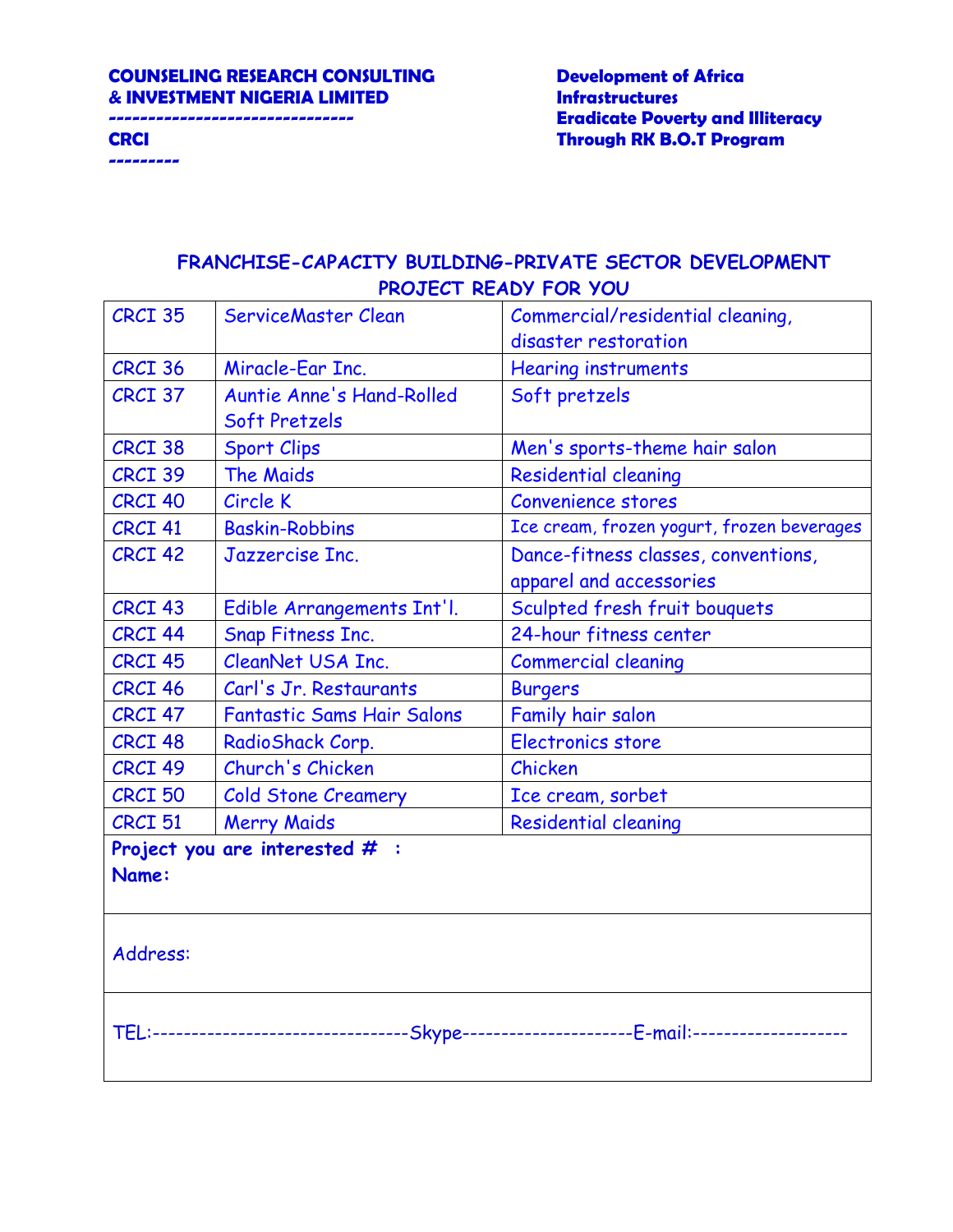**---------**

# **------------------------------- Eradicate Poverty and Illiteracy CRCI Through RK B.O.T Program**

| CRCI <sub>52</sub> | <b>Meineke Car Care Centers</b>       | Auto repair                                                                            |
|--------------------|---------------------------------------|----------------------------------------------------------------------------------------|
| CRCI <sub>53</sub> | Super 8                               | <b>Hotels</b>                                                                          |
| CRCI 54            | <b>Massage Envy Spa</b>               | Therapeutic massage and facial services                                                |
| CRCI 55            | <b>Budget Blinds Inc.</b>             | Window coverings, window film, rugs,                                                   |
|                    |                                       | accessories                                                                            |
| CRCI 56            | <b>Coverall Health-Based Cleaning</b> | <b>Commercial cleaning</b>                                                             |
|                    | System                                |                                                                                        |
| CRCI 57            | Motel 6                               | <b>Economy hotels</b>                                                                  |
| CRCI 58            | <b>American Dairy Queen</b>           | Ice cream, hamburgers, chicken,                                                        |
|                    |                                       | sandwiche                                                                              |
| CRCI <sub>59</sub> | <b>Comfort Keepers</b>                | Home care                                                                              |
| CRCI 60            | Valvoline Instant Oil Change          | Oil changes                                                                            |
| CRCI <sub>61</sub> | Chem-Dry Carpet &                     | Carpet, drapery and upholstery                                                         |
|                    | <b>Upholstery Cleaning</b>            | cleaning; tile and stone care                                                          |
| CRCI 62            | <b>Buffalo Wild Wings</b>             | Buffalo wings, sandwiches                                                              |
| CRCI 63            | Home Instead Senior Care              | Nonmedical senior care                                                                 |
| CRCI 64            | Cinnabon                              | Cinnamon rolls, baked goods, coffee                                                    |
| CRCI 65            | <b>Firehouse Subs</b>                 | <b>Subs</b>                                                                            |
| CRCI 66            | Cellairis Franchise Inc.              | Cell-phone and wireless-device                                                         |
|                    |                                       | accessories                                                                            |
| CRCI 67            | System4                               | <b>Commercial cleaning</b>                                                             |
| CRCI 68            | Jersey Mike's Subs                    | Subs                                                                                   |
|                    | Project you are interested $#$ :      |                                                                                        |
| Name:              |                                       |                                                                                        |
|                    |                                       |                                                                                        |
|                    |                                       |                                                                                        |
| Address:           |                                       |                                                                                        |
|                    |                                       |                                                                                        |
|                    |                                       |                                                                                        |
|                    |                                       | TEL:--------------------------------Skype----------------------E-mail:---------------- |
|                    |                                       |                                                                                        |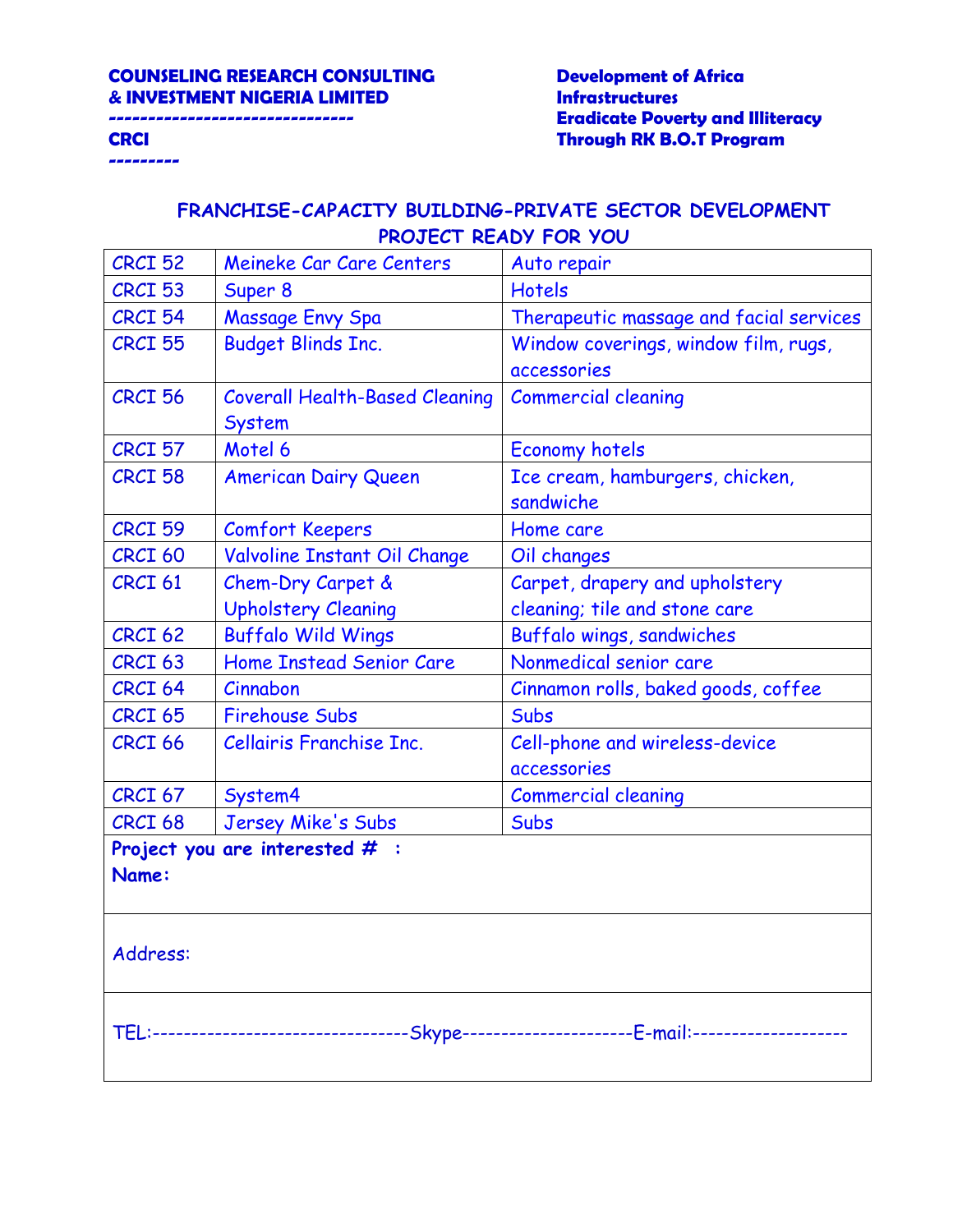**---------**

# **------------------------------- Eradicate Poverty and Illiteracy CRCI Through RK B.O.T Program**

| CRCI <sub>69</sub> | <b>Eye Level Learning Centers</b> | Supplemental education                                                                 |
|--------------------|-----------------------------------|----------------------------------------------------------------------------------------|
| CRCI 70            | <b>Results! Travel</b>            | <b>Travel agency</b>                                                                   |
| CRCI 71            | <b>Express Employment</b>         | Straffing, HR Solutions.                                                               |
|                    | professionals.                    |                                                                                        |
| CRCI 72            | <b>Choice Hotels Int'l</b>        | <b>Hotels</b>                                                                          |
| CRCI 73            | <b>Sixt Franchise USA LLC</b>     | Auto rentals                                                                           |
| CRCI 74            | Sign-A-Rama Inc.                  | <b>Signs</b>                                                                           |
| CRCI 75            | Minuteman Press Int'l. Inc.       | Printing, graphics and mailing center                                                  |
| CRCI 76            | <b>RE/MAX LLC</b>                 | Real estate                                                                            |
| CRCI 77            | <b>Wingstop Restaurants Inc.</b>  | Chicken wings                                                                          |
| CRCI 78            | <b>Mac Tools</b>                  | Automotive tools and equipment                                                         |
| CRCI 79            | <b>Batteries Plus Bulbs</b>       | Batteries, light bulbs, related products                                               |
| CRCI 80            | <b>Hilton Garden Inn</b>          | Upscale midprice hotels                                                                |
| CRCI 81            | Rita's Italian Ice                | Italian ice, frozen custard                                                            |
| CRCI 82            | Heaven's Best Carpet &            | Carpet and upholstery cleaning                                                         |
|                    | <b>Upholstery Cleaning</b>        |                                                                                        |
| CRCI 83            | Proforma                          | Printing and promotional products                                                      |
| CRCI 84            | Hungry Howie's Pizza & Subs       | Pizza, subs, bread, wings, salads                                                      |
| CRCI 85            | Moe's Southwest Grill             | Southwestern food                                                                      |
|                    | Project you are interested $#$ :  |                                                                                        |
| Name:              |                                   |                                                                                        |
|                    |                                   |                                                                                        |
|                    |                                   |                                                                                        |
| Address:           |                                   |                                                                                        |
|                    |                                   |                                                                                        |
|                    |                                   |                                                                                        |
|                    |                                   | TEL:--------------------------------Skype----------------------E-mail:---------------- |
|                    |                                   |                                                                                        |
|                    |                                   |                                                                                        |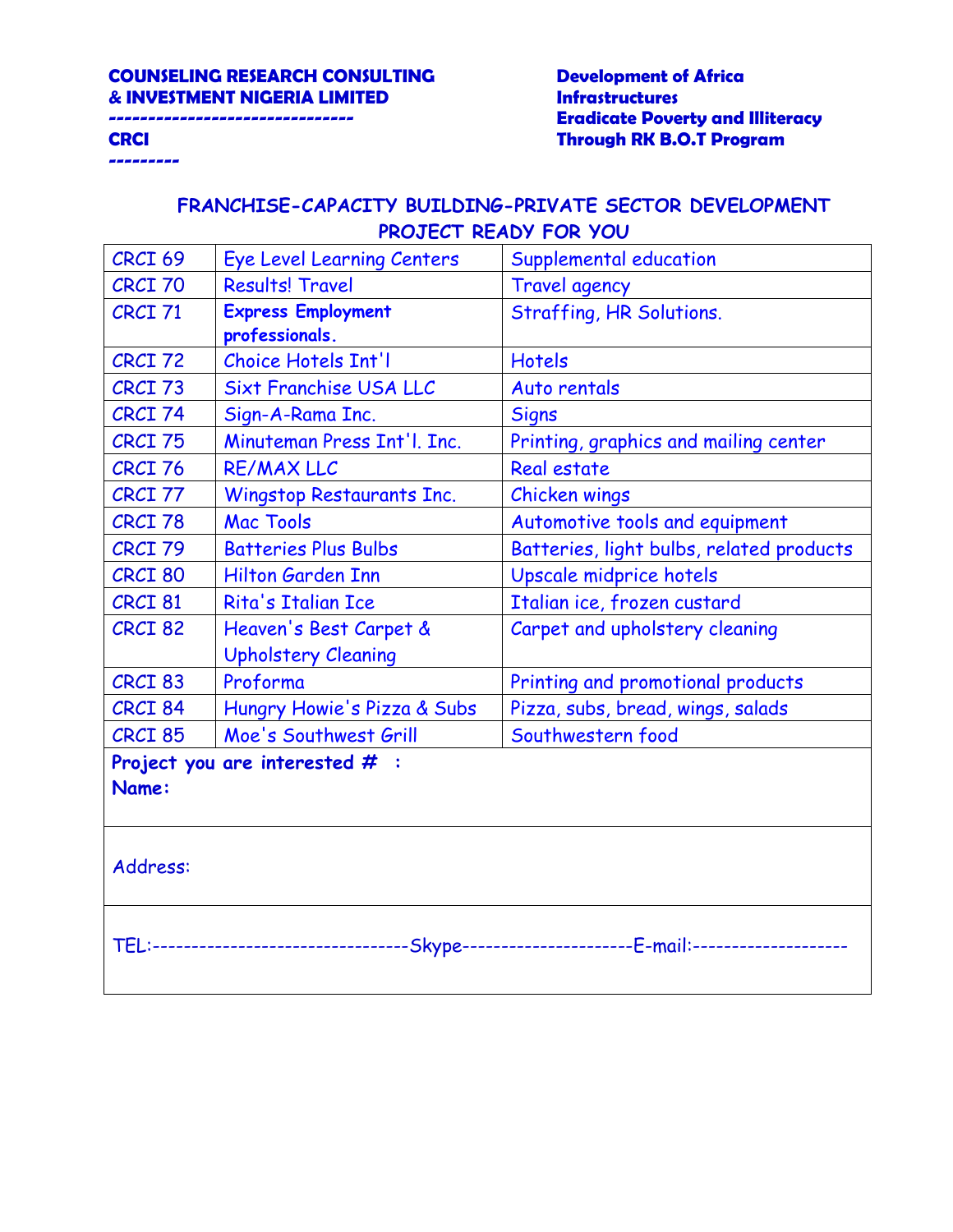**---------**

# **------------------------------- Eradicate Poverty and Illiteracy CRCI Through RK B.O.T Program**

| CRCI 86         | <b>Smoothie King</b>                  | Smoothies, health products                                                            |
|-----------------|---------------------------------------|---------------------------------------------------------------------------------------|
| CRCI 87         | FastSigns Int'l. Inc.                 | Signs, graphics                                                                       |
| CRCI 88         | <b>Culver Franchising System Inc.</b> | Frozen custard, specialty burgers                                                     |
| CRCI 89         | <b>Anago Cleaning Systems</b>         | <b>Commercial cleaning</b>                                                            |
| CRCI 90         | Cartridge World                       | Ink and toner printer cartridges,                                                     |
|                 |                                       | printers                                                                              |
| CRCI 91         | <b>Kona Ice</b>                       | Shaved-ice truck                                                                      |
| CRCI 92         | <b>Molly Maid</b>                     | <b>Residential cleaning</b>                                                           |
| CRCI 93         | <b>Coffee News</b>                    | Weekly newspaper distributed at                                                       |
|                 |                                       | restaurants                                                                           |
| CRCI 94         | <b>Visiting Angels</b>                | Nonmedical home care                                                                  |
| CRCI 95         | Chester's                             | Chicken                                                                               |
| CRCI 96         | ampm                                  | Convenience stores and gas stations                                                   |
| CRCI 97         | Buildingstars Int'l. Inc.             | <b>Commercial cleaning</b>                                                            |
| CRCI 98         | <b>Weed Man</b>                       | Lawn care                                                                             |
| CRCI 99         | Qdoba Mexican Grill                   | Mexican food                                                                          |
| <b>CRCI 100</b> | Bojangles' Restaurants Inc.           | Cajun chicken, biscuits, iced tea                                                     |
| <b>CRCI 101</b> | Home Helpers/Direct Link              | Medical/nonmedical personal care                                                      |
| <b>CRCI 102</b> | Rooter-Man                            | Plumbing, drain and sewer cleaning                                                    |
|                 | Project you are interested $#$ :      |                                                                                       |
| Name:           |                                       |                                                                                       |
|                 |                                       |                                                                                       |
|                 |                                       |                                                                                       |
| Address:        |                                       |                                                                                       |
|                 |                                       |                                                                                       |
|                 |                                       |                                                                                       |
|                 |                                       | TEL:-------------------------------Skype---------------------E-mail:----------------- |
|                 |                                       |                                                                                       |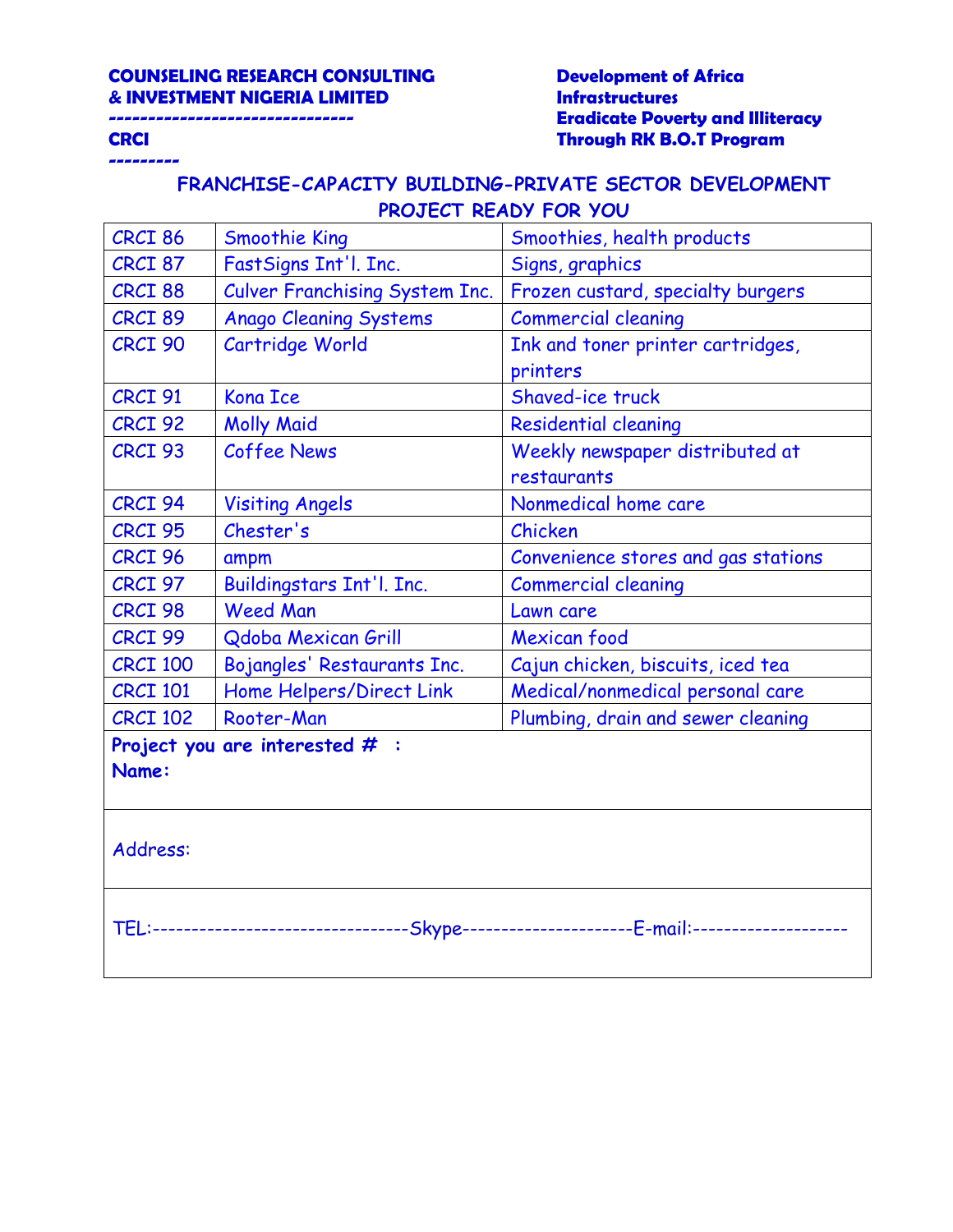**---------**

# **------------------------------- Eradicate Poverty and Illiteracy CRCI Through RK B.O.T Program**

| <b>CRCI 103</b> | CertaPro Painters Ltd.                           | Residential and commercial painting                                                |  |
|-----------------|--------------------------------------------------|------------------------------------------------------------------------------------|--|
| <b>CRCI 104</b> | Marco's Franchising LLC                          | Pizza, subs, wings, cheese bread                                                   |  |
| <b>CRCI 105</b> | Pop-A-Lock Franchise System                      | Mobile security, biometrics, locksmithing, related<br>services                     |  |
| <b>CRCI 106</b> | Travelodge                                       | <b>Hotels</b>                                                                      |  |
| <b>CRCI 107</b> | Health Source Chiropractic and                   | Chiropractic, rehab, nutrition and                                                 |  |
|                 | <b>Progressive Rehab</b>                         | weight-loss services                                                               |  |
| <b>CRCI 108</b> | <b>Charleys Philly Steaks</b>                    | Philly cheesesteaks, grilled subs, fries, salads                                   |  |
| <b>CRCI 109</b> | <b>Golden Corral Franchising</b><br>Systems Inc. | Family steakhouse, buffet and bakery                                               |  |
| <b>CRCI 110</b> | Carvel                                           | Ice cream, ice-cream cakes                                                         |  |
| <b>CRCI 111</b> | <b>Bricks 4 Kidz</b>                             | Lego-engineering classes, camps, parties                                           |  |
| <b>CRCI 112</b> | <b>Pearle Vision</b>                             | Eye care and eyewear                                                               |  |
| <b>CRCI 113</b> | Goddard Systems Inc.                             | Preschool/educational child care                                                   |  |
| <b>CRCI 114</b> | Club Z! In-Home Tutoring Services                | In-home tutoring                                                                   |  |
| <b>CRCI 115</b> | Plato's Closet                                   | Teen- and young-adult-clothing resale                                              |  |
|                 |                                                  | store                                                                              |  |
| <b>CRCI 116</b> | Menchie's                                        | Self-serve frozen yogurt                                                           |  |
| <b>CRCI 117</b> | <b>Sylvan Learning</b>                           | Supplemental education                                                             |  |
| <b>CRCI 118</b> | Pillar To Post Home Inspectors                   | Home inspections                                                                   |  |
| <b>CRCI 119</b> | Pita Pit Inc.                                    | Pita sandwiches                                                                    |  |
|                 | Project you are interested $#$ :                 |                                                                                    |  |
| Name:           |                                                  |                                                                                    |  |
| Address:        |                                                  |                                                                                    |  |
|                 |                                                  |                                                                                    |  |
|                 |                                                  | TEL:-------------------------------Skype---------------------E-mail:-------------- |  |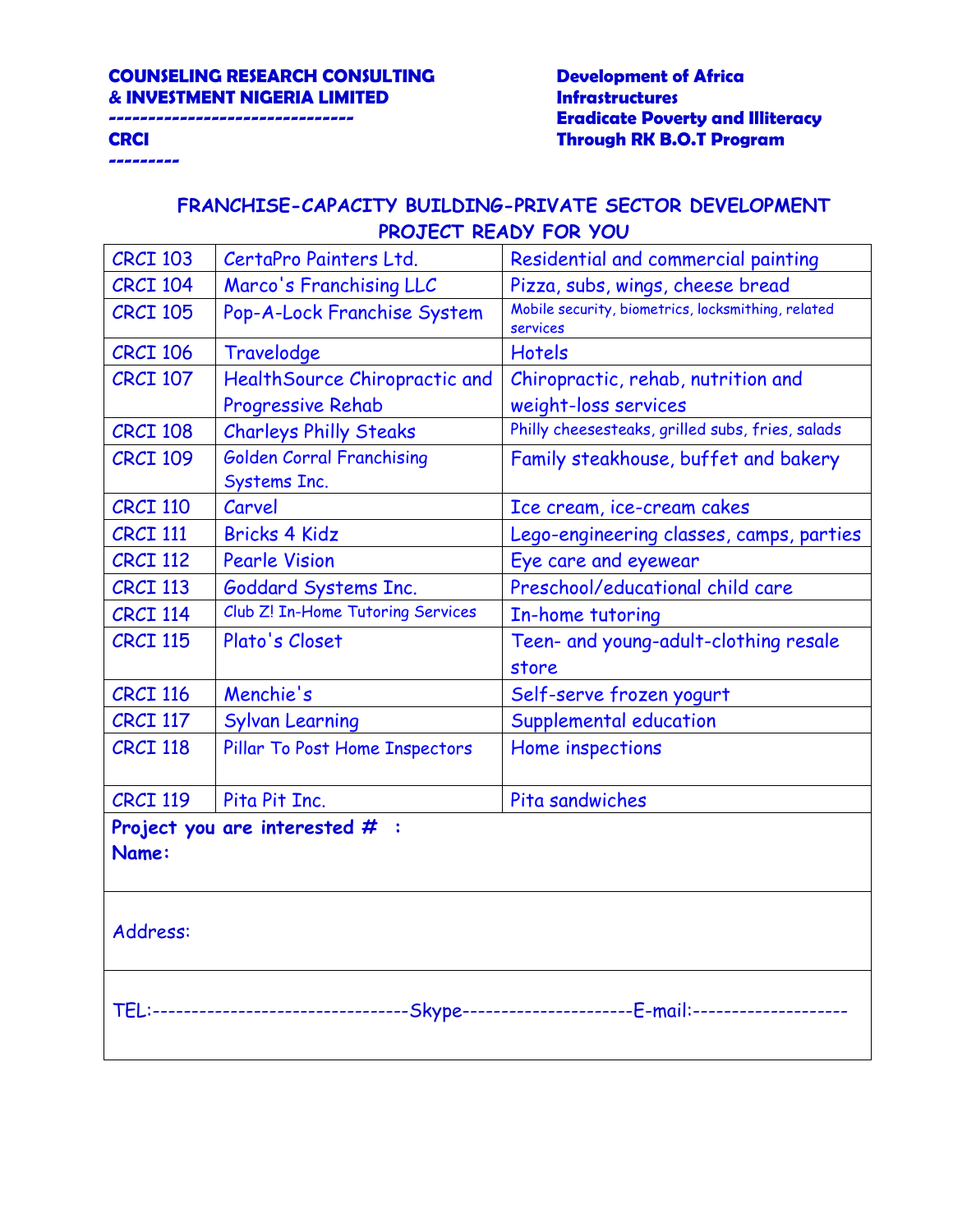**---------**

# **------------------------------- Eradicate Poverty and Illiteracy CRCI Through RK B.O.T Program**

| <b>CRCI 120</b> | <b>Knights Inn</b>                   | <b>Hotels</b>                                             |
|-----------------|--------------------------------------|-----------------------------------------------------------|
| <b>CRCI 121</b> | <b>Gateway Cigar Store/Newstands</b> | Newsstand and sundry store                                |
| <b>CRCI 122</b> | Ramada                               | <b>Hotels</b>                                             |
| <b>CRCI 123</b> | <b>American Leak Detection</b>       | Concealed water, gas and sewer leak-detection             |
| <b>CRCI 124</b> | <b>Novus Glass</b>                   | Auto glass repair and replacement                         |
| <b>CRCI 125</b> | Cost Cutters Family Hair Care        | Family hair salon                                         |
| <b>CRCI 126</b> | HomeVestors of America Inc.          | Home buying, repair and selling                           |
| <b>CRCI 127</b> | <b>Orange Leaf Frozen Yogurt</b>     | Frozen yogurt                                             |
| <b>CRCI 128</b> | <b>Hilton Hotels and Resorts</b>     | Upscale hotels and resorts                                |
| <b>CRCI 129</b> | <b>Bevintel LLC</b>                  | Liquor inventory-control services                         |
| <b>CRCI 130</b> | Right at Home Inc.                   | Home care, medical staffing                               |
| <b>CRCI 131</b> | <b>Baymont Inn &amp; Suites</b>      | <b>Hotels</b>                                             |
| <b>CRCI 132</b> | Jet's Pizza                          | Pizza, subs, wings, salads                                |
| <b>CRCI 133</b> | <b>CruiseOne</b>                     | Travel agency refinishing                                 |
| <b>CRCI 134</b> | N-Hance                              | Wood floor and cabinet                                    |
| <b>CRCI 135</b> | Homewood Suites by Hilton            | Upscale extended-stay hotels                              |
| <b>CRCI 136</b> | Del Taco Inc.                        | <b>Mexican/American food</b>                              |
|                 | Project you are interested $#$ :     |                                                           |
| Name:           |                                      |                                                           |
|                 |                                      |                                                           |
|                 |                                      |                                                           |
| Address:        |                                      |                                                           |
|                 |                                      |                                                           |
|                 |                                      |                                                           |
|                 | TEL:-------------------------------- | --Skype-----------------------E-mail:-------------------- |
|                 |                                      |                                                           |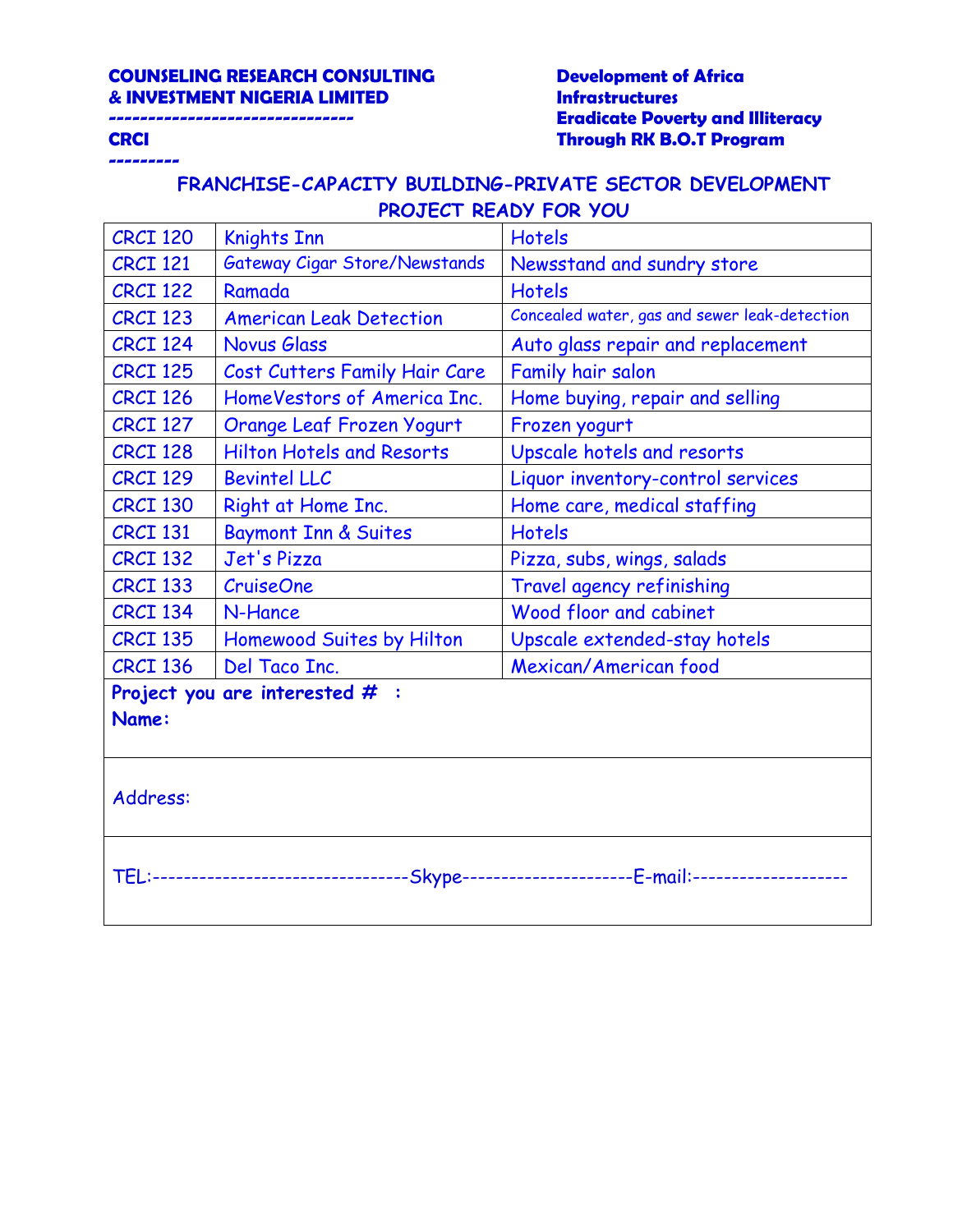**---------**

# **------------------------------- Eradicate Poverty and Illiteracy CRCI Through RK B.O.T Program**

| <b>CRCI 138</b> | Schlotzsky's                         | Sandwiches, pizza, salads                                                            |
|-----------------|--------------------------------------|--------------------------------------------------------------------------------------|
| <b>CRCI 139</b> | Doubletree by Hilton                 | Upscale hotels and resorts                                                           |
| <b>CRCI 140</b> | <b>First Choice Haircutters</b>      | Family hair salon                                                                    |
| <b>CRCI 141</b> | <b>Tutor Doctor</b>                  | <b>Tutoring</b>                                                                      |
| <b>CRCI 142</b> | <b>Steamatic Inc.</b>                | Insurance/disaster restoration, cleaning,                                            |
|                 |                                      | mold remediation                                                                     |
| <b>CRCI 143</b> | <b>Great American Cookies</b>        | Cookies                                                                              |
| <b>CRCI 144</b> | Nathan's Famous Inc.                 | Hot dogs, hamburgers, seafood,                                                       |
|                 |                                      | chicken, cheesesteaks                                                                |
| <b>CRCI 145</b> | <b>Griswold Home Care</b>            | Nonmedical home care                                                                 |
| <b>CRCI 146</b> | <b>Mint Condition Franchising</b>    | Commercial cleaning, building                                                        |
|                 | Inc.                                 | maintenance                                                                          |
| <b>CRCI 147</b> | <b>Primrose School Franchising</b>   | <b>Educational child care</b>                                                        |
|                 | Co.                                  |                                                                                      |
| <b>CRCI 148</b> | <b>Fish Window Cleaning Services</b> | <b>Window cleaning</b>                                                               |
|                 | Inc.                                 |                                                                                      |
| <b>CRCI 149</b> | Once Upon A Child                    | New and used children's clothing,                                                    |
|                 |                                      | equipment, furniture, toys                                                           |
| <b>CRCI 150</b> | One Hour Heating & Air               | Residential HVAC services/replacement                                                |
| <b>CRCI 151</b> | <b>Wild Birds Unlimited</b>          | Bird-feeding supplies and nature gift items                                          |
| <b>CRCI 152</b> | U.S. Lawns                           | Commercial grounds maintenance                                                       |
| <b>CRCI 153</b> | <b>Penn Station East Coast Subs</b>  | <b>Specialty sandwiches</b>                                                          |
| <b>CRCI 154</b> | <b>Real Property Management</b>      | Property management                                                                  |
|                 | Project you are interested $#$ :     |                                                                                      |
| Name:           |                                      |                                                                                      |
|                 |                                      |                                                                                      |
|                 |                                      |                                                                                      |
| Address:        |                                      |                                                                                      |
|                 |                                      |                                                                                      |
|                 |                                      |                                                                                      |
|                 |                                      | TEL:-------------------------------Skype--------------------E-mail:----------------- |
|                 |                                      |                                                                                      |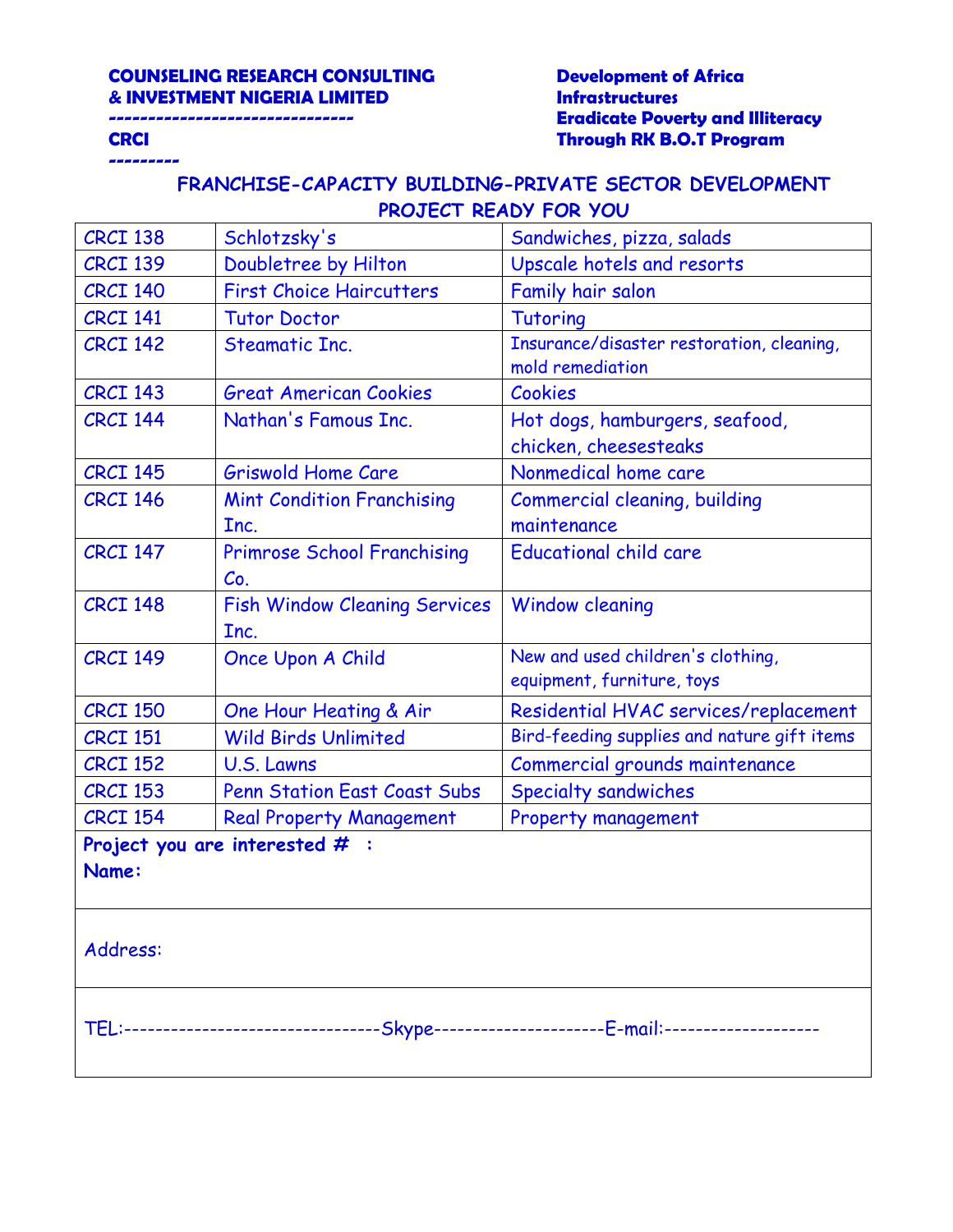**---------**

# **------------------------------- Eradicate Poverty and Illiteracy CRCI Through RK B.O.T Program**

| <b>CRCI 155</b> | <b>Lawn Doctor</b>                    | Lawn, tree and shrub care; pest control                                              |
|-----------------|---------------------------------------|--------------------------------------------------------------------------------------|
| <b>CRCI 156</b> | <b>Taco Time</b>                      | Mexican food                                                                         |
| <b>CRCI 157</b> | Wetzel's Pretzels                     | Soft pretzels, lemonade, hot dogs                                                    |
| <b>CRCI 158</b> | Rainbow Int'l. Restoration & Cleaning | Indoor cleaning and restoration                                                      |
| <b>CRCI 159</b> | Palm Beach Tan                        | Tanning                                                                              |
| <b>CRCI 160</b> | <b>BrightStar Care</b>                | Medical/nonmedical home care, medical<br>staffing                                    |
| <b>CRCI 161</b> | Sears Hometown & Outlet Stores        | Appliances, hardware                                                                 |
| <b>CRCI 162</b> | <b>Precision Tune Auto Care</b>       | Auto repair and maintenance, tires,<br>engine diagnostics                            |
| <b>CRCI 163</b> | The HoneyBaked Ham Co. &<br>Cafe      | Specialty ham and turkey store/cafe                                                  |
| <b>CRCI 164</b> | McAlister's Deli                      | Sandwiches, salads, baked potatoes                                                   |
| <b>CRCI 165</b> | <b>Homewatch CareGivers</b>           | Home care, nursing-care coordination,<br>memory care                                 |
| <b>CRCI 166</b> | <b>Maaco Franchising Inc.</b>         | Auto painting and body repair                                                        |
| <b>CRCI 167</b> | Two Men and a Truck Int'l.<br>Inc.    | <b>Moving services</b>                                                               |
| <b>CRCI 168</b> | <b>Interstate All Battery Center</b>  | <b>Battery store</b>                                                                 |
| <b>CRCI 169</b> | <b>TSS Photography</b>                | Youth sports, school and event<br>photography                                        |
| <b>CRCI 170</b> | SuperGlass Windshield Repair          | Windshield repair                                                                    |
| <b>CRCI 171</b> | <b>Yogurtland Franchising Inc.</b>    | Self-serve frozen yogurt                                                             |
| Name:           | Project you are interested #          |                                                                                      |
| Address:        |                                       |                                                                                      |
|                 |                                       | TEL:--------------------------------Skype---------------------E-mail:--------------- |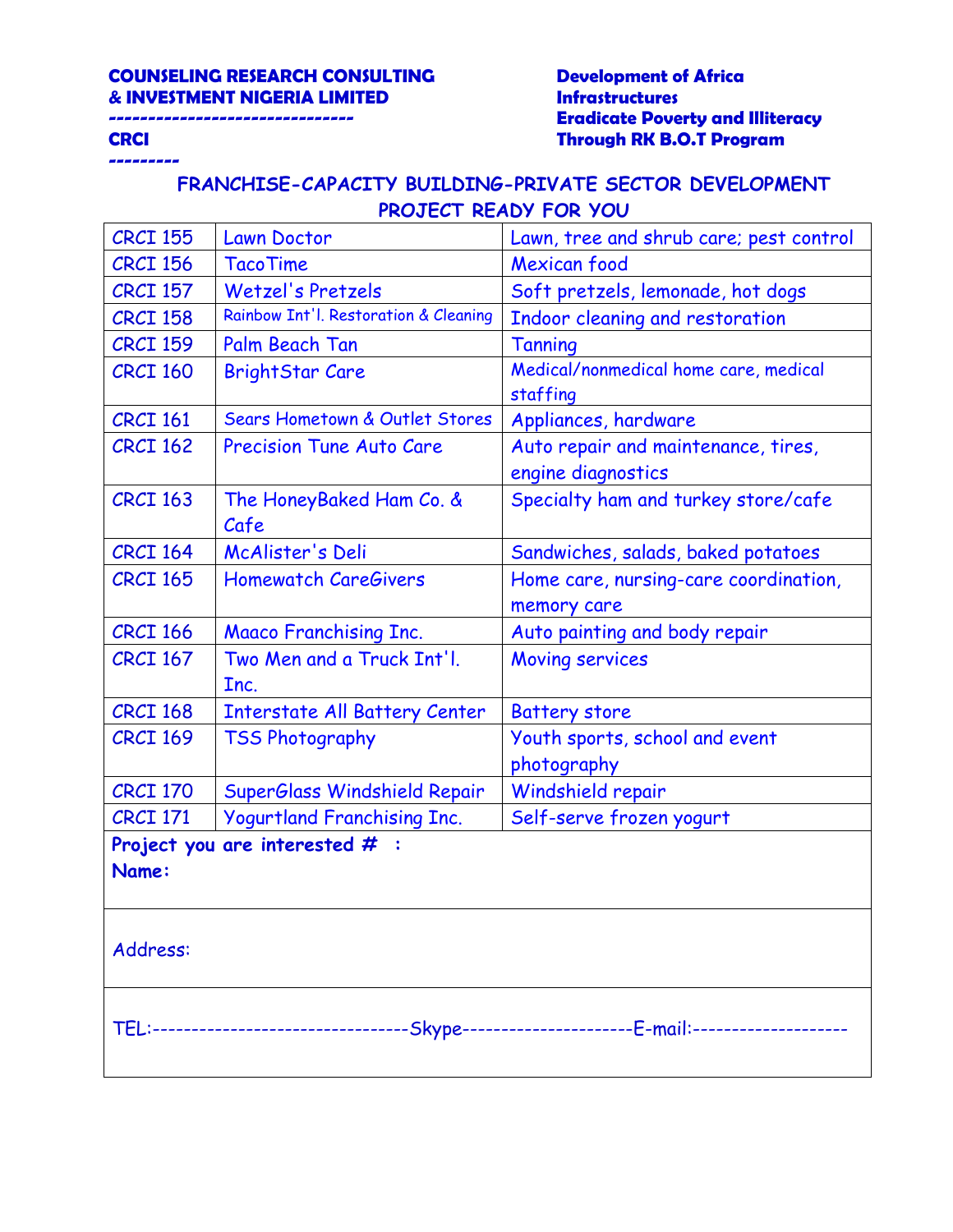**---------**

# **------------------------------- Eradicate Poverty and Illiteracy CRCI Through RK B.O.T Program**

| <b>CRCI 172</b>                                                                         | Unishippers Global Logistics       | <b>Shipping services</b>               |
|-----------------------------------------------------------------------------------------|------------------------------------|----------------------------------------|
|                                                                                         | <b>LLC</b>                         |                                        |
| <b>CRCI 173</b>                                                                         | <b>Remedy Intelligent Staffing</b> | <b>Staffing</b>                        |
| <b>CRCI 174</b>                                                                         | <b>Seniors Helping Seniors</b>     | Nonmedical home care                   |
| <b>CRCI 175</b>                                                                         | <b>OpenWorks</b>                   | Commercial cleaning, facility services |
| <b>CRCI 176</b>                                                                         | <b>Great Harvest Franchising</b>   | <b>Bread bakery</b>                    |
|                                                                                         | Inc.                               |                                        |
| <b>CRCI 177</b>                                                                         | Realty Executives Int'l. Inc.      | Real estate                            |
| <b>CRCI 178</b>                                                                         | MaidPro                            | <b>Residential cleaning</b>            |
| <b>CRCI 179</b>                                                                         | Mr. Sandless/Dr. DecknFence        | Interior and exterior sandless wood    |
|                                                                                         |                                    | refinishing                            |
| <b>CRCI 180</b>                                                                         | <b>CPR-Cell Phone Repair</b>       | Electronics repairs and sales          |
| <b>CRCI 181</b>                                                                         | <b>Maid Brigade</b>                | <b>Residential cleaning</b>            |
| <b>CRCI 182</b>                                                                         | My Gym Children's Fitness          | Early-learning/fitness programs        |
|                                                                                         | Center                             |                                        |
| <b>CRCI 183</b>                                                                         | The Joint Corp.                    | Chiropractic services                  |
| <b>CRCI 184</b>                                                                         | <b>WSI Digital Marketing</b>       | <b>Internet services</b>               |
| <b>CRCI 185</b>                                                                         | <b>Embassy Suites Hotels</b>       | Upscale all-suite hotels               |
| <b>CRCI 186</b>                                                                         | <b>Sandler Training</b>            | Sales and sales-management training    |
| <b>CRCI 187</b>                                                                         | Soccer Shots Franchising LLC       | Soccer programs for ages 2 to 8        |
| <b>CRCI 188</b>                                                                         | <b>Padgett Business Services</b>   | Financial, payroll, consulting and tax |
|                                                                                         |                                    | services                               |
|                                                                                         | Project you are interested $#$ :   |                                        |
| Name:                                                                                   |                                    |                                        |
|                                                                                         |                                    |                                        |
|                                                                                         |                                    |                                        |
| Address:                                                                                |                                    |                                        |
|                                                                                         |                                    |                                        |
|                                                                                         |                                    |                                        |
| TEL:--------------------------------Skype--------------------E-mail:------------------- |                                    |                                        |
|                                                                                         |                                    |                                        |
|                                                                                         |                                    |                                        |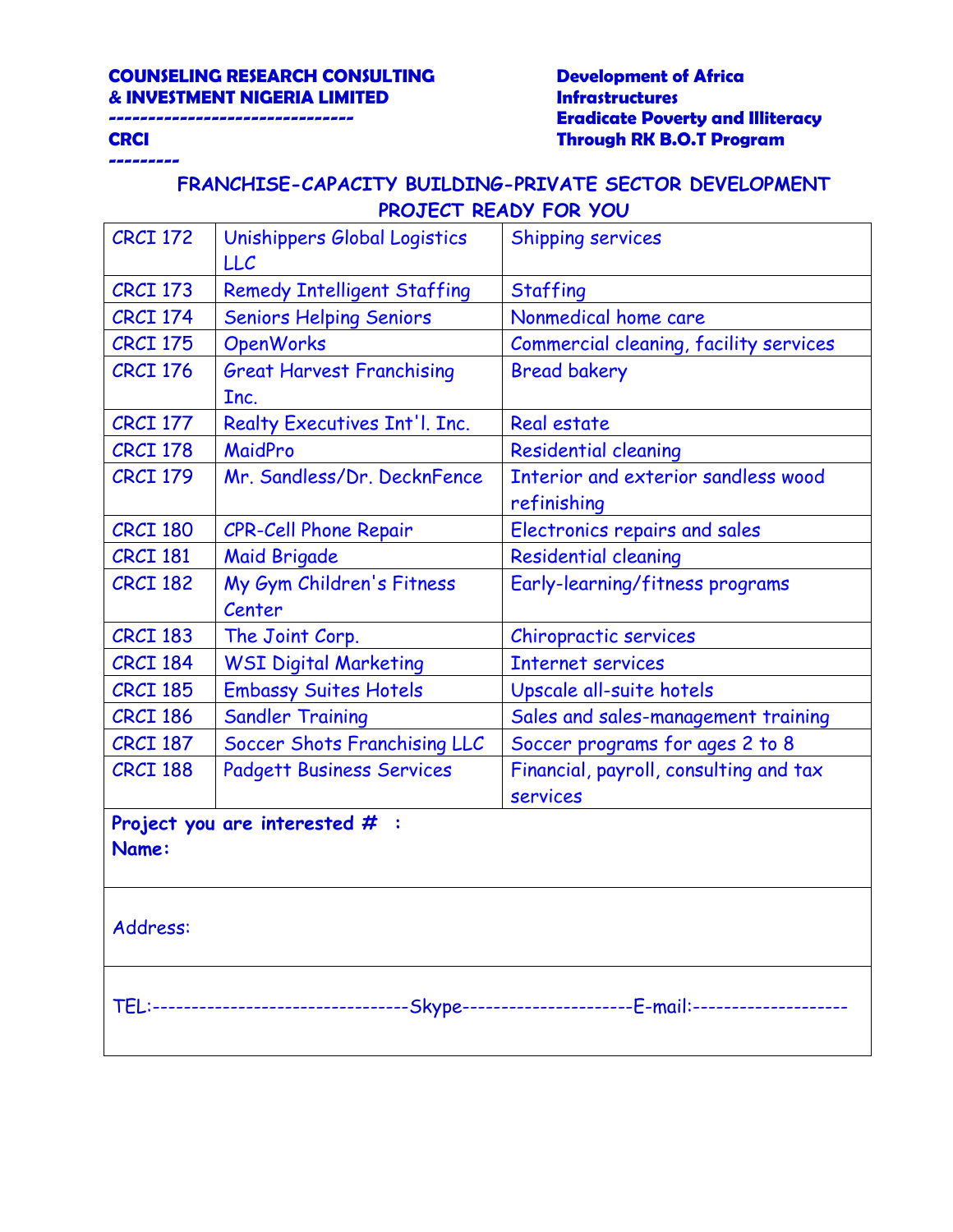**---------**

# **------------------------------- Eradicate Poverty and Illiteracy CRCI Through RK B.O.T Program**

| <b>CRCI 189</b>                                                                           | <b>Howard Johnson</b>             | <b>Hotels</b>                                      |  |
|-------------------------------------------------------------------------------------------|-----------------------------------|----------------------------------------------------|--|
| <b>CRCI 190</b>                                                                           | <b>ComForcare Senior Services</b> | Nonmedical home care                               |  |
| <b>CRCI 191</b>                                                                           | <b>JEI Learning Centers</b>       | Individualized supplemental education              |  |
| <b>CRCI 192</b>                                                                           | Country Inns & Suites By          | <b>Hotels</b>                                      |  |
|                                                                                           | Carlson                           |                                                    |  |
| <b>CRCI 193</b>                                                                           | <b>Fitness Revolution</b>         | Personal and group fitness training                |  |
| <b>CRCI 194</b>                                                                           | AdvantaClean                      | <b>Environmental services</b>                      |  |
| <b>CRCI 195</b>                                                                           | <b>Window Genie</b>               | Residential window cleaning, window                |  |
|                                                                                           |                                   | tinting, pressure washing                          |  |
| <b>CRCI 196</b>                                                                           | High Touch-High Tech              | Science activities for schools/parties             |  |
| <b>CRCI 197</b>                                                                           | ASP-America's Swimming Pool Co.   | Swimming-pool maintenance, repairs,<br>renovations |  |
| <b>CRCI 198</b>                                                                           | Speedpro USA Inc.                 | Graphics and large-format imaging                  |  |
| <b>CRCI 199</b>                                                                           | HappyFeet Legends Int'l.          | Soccer programs for ages 2 to 18                   |  |
| <b>CRCI 200</b>                                                                           | Expedia CruiseShipCenters         | Cruise and vacation travel agency                  |  |
| <b>CRCI 201</b>                                                                           | <b>Complete Nutrition</b>         | Weight-loss and nutrition products                 |  |
| <b>CRCI 202</b>                                                                           | <b>Valpak Direct Marketing</b>    | Direct-mail and digital advertising                |  |
|                                                                                           | Systems Inc.                      |                                                    |  |
| <b>CRCI 203</b>                                                                           | <b>Bruegger's Bagels</b>          | Bagels, breads, sandwiches, soups,<br>salads       |  |
| <b>CRCI 204</b>                                                                           | Pizza Ranch                       | Pizza, chicken, salad bar, buffet                  |  |
| <b>CRCI 205</b>                                                                           | Smashburger Franchising LLC       | <b>Burgers</b>                                     |  |
|                                                                                           | Project you are interested #      |                                                    |  |
| Name:                                                                                     |                                   |                                                    |  |
|                                                                                           |                                   |                                                    |  |
|                                                                                           |                                   |                                                    |  |
| Address:                                                                                  |                                   |                                                    |  |
|                                                                                           |                                   |                                                    |  |
| TEL:---------------------------------Skype---------------------E-mail:------------------- |                                   |                                                    |  |
|                                                                                           |                                   |                                                    |  |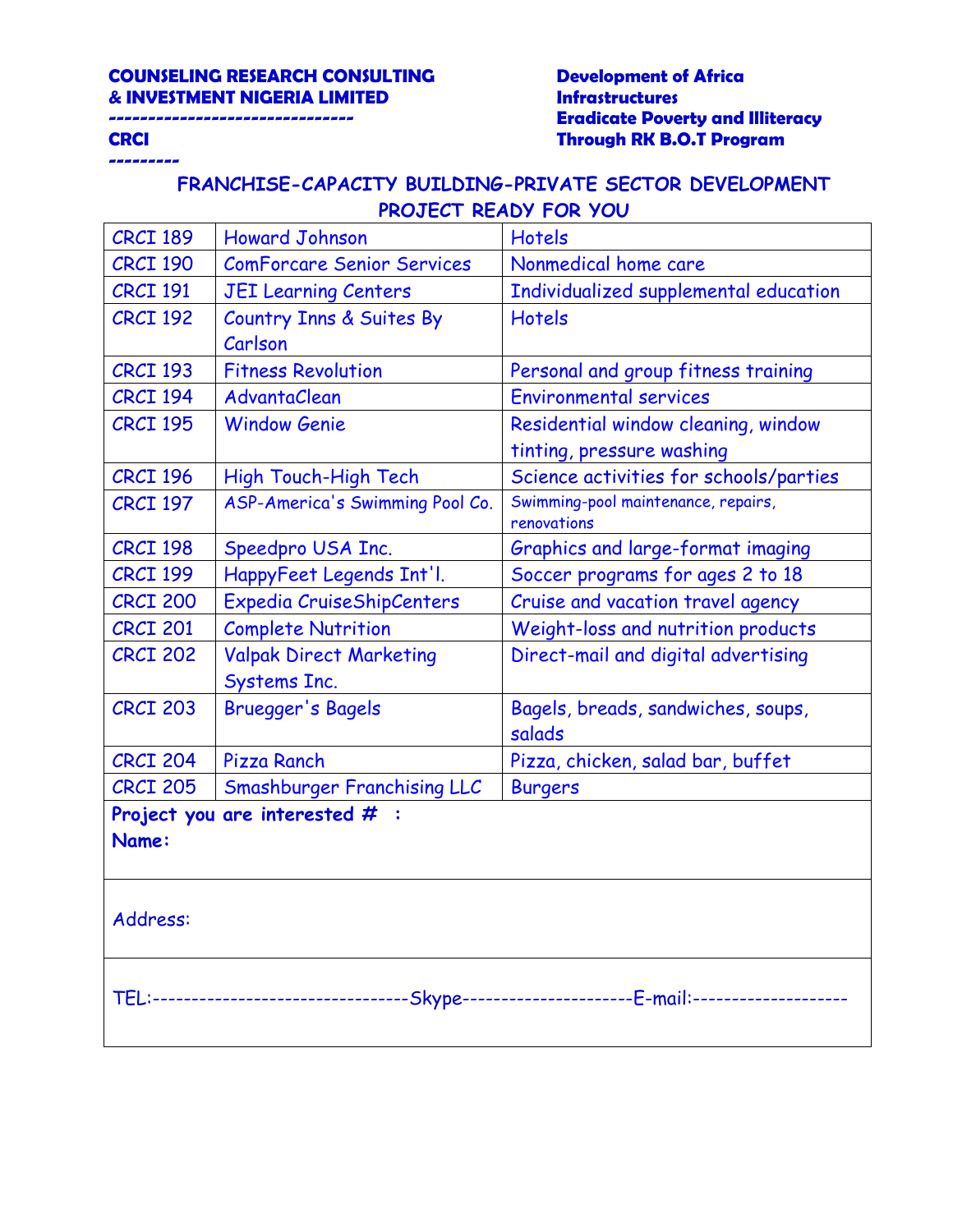**---------**

# **------------------------------- Eradicate Poverty and Illiteracy CRCI Through RK B.O.T Program**

| <b>CRCI 206</b>                  | <b>L&amp;L Hawaiian Barbecue</b>     | <b>Hawaiian food</b>                                                                    |  |  |  |
|----------------------------------|--------------------------------------|-----------------------------------------------------------------------------------------|--|--|--|
| <b>CRCI 207</b>                  | <b>Travel Leaders</b>                | Travel agency                                                                           |  |  |  |
| <b>CRCI 208</b>                  | <b>WIN Home Inspection</b>           | Home inspections                                                                        |  |  |  |
| <b>CRCI 209</b>                  | <b>Pet Supplies Plus</b>             | Retail pet supplies and services                                                        |  |  |  |
| <b>CRCI 206</b>                  | Gold's Gym                           | Gym and fitness center                                                                  |  |  |  |
| <b>CRCI 207</b>                  | Kitchen Tune-Up                      | Residential and commercial kitchen and                                                  |  |  |  |
|                                  |                                      | bath remodeling                                                                         |  |  |  |
| <b>CRCI 208</b>                  | <b>WIN Home Inspection</b>           | Home inspections                                                                        |  |  |  |
| <b>CRCI 209</b>                  | <b>Pet Supplies Plus</b>             | Retail pet supplies and services                                                        |  |  |  |
| <b>CRCI 210</b>                  | Gold's Gym                           | Gym and fitness center                                                                  |  |  |  |
| <b>CRCI 211</b>                  | Kitchen Tune-Up                      | Residential and commercial kitchen and                                                  |  |  |  |
|                                  |                                      | bath remodeling                                                                         |  |  |  |
| <b>CRCI 212</b>                  | <b>Elements Massage</b>              | Therapeutic massage services                                                            |  |  |  |
| <b>CRCI 213</b>                  | The Grounds Guys LLC                 | Landscape maintenance                                                                   |  |  |  |
| <b>CRCI 214</b>                  | <b>Wireless Zone</b>                 | Wireless communications store                                                           |  |  |  |
| <b>CRCI 215</b>                  | <b>HobbyTown USA</b>                 | General hobbies and supplies, toys                                                      |  |  |  |
| <b>CRCI 216</b>                  | <b>School of Rock</b>                | Music education                                                                         |  |  |  |
| <b>CRCI 217</b>                  | <b>Paul Davis Emergency Services</b> | <b>Emergency restoration</b>                                                            |  |  |  |
| <b>CRCI 218</b>                  | ShelfGenie Franchise Systems         | Custom shelving and accessories for                                                     |  |  |  |
|                                  | LLC                                  | cabinets/pantries                                                                       |  |  |  |
| Project you are interested $#$ : |                                      |                                                                                         |  |  |  |
| Name:                            |                                      |                                                                                         |  |  |  |
|                                  |                                      |                                                                                         |  |  |  |
|                                  |                                      |                                                                                         |  |  |  |
| Address:                         |                                      |                                                                                         |  |  |  |
|                                  |                                      |                                                                                         |  |  |  |
|                                  |                                      |                                                                                         |  |  |  |
|                                  |                                      | TEL:-------------------------------Skype----------------------E-mail:------------------ |  |  |  |
|                                  |                                      |                                                                                         |  |  |  |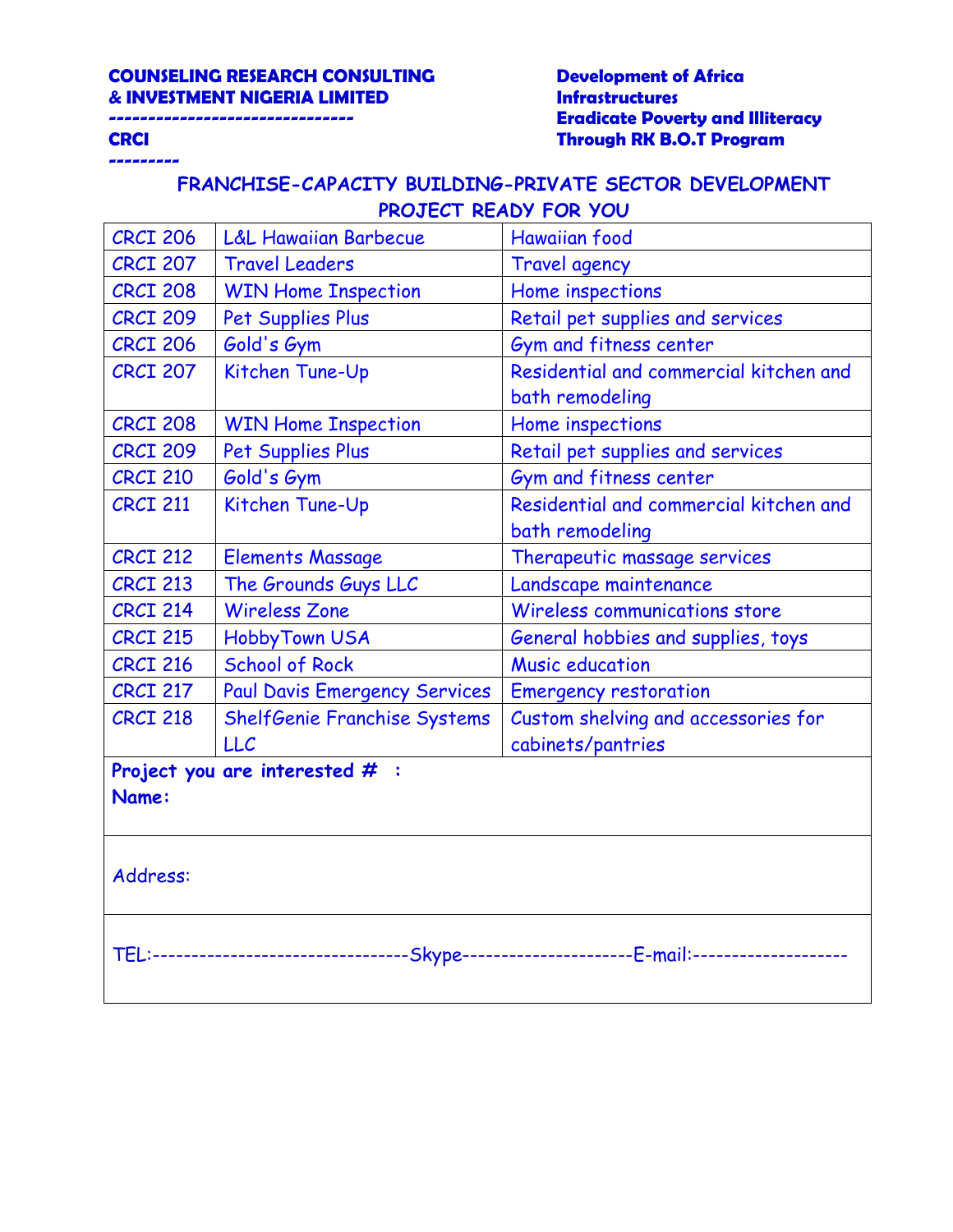**---------**

# **------------------------------- Eradicate Poverty and Illiteracy CRCI Through RK B.O.T Program**

| <b>CRCI 219</b>                                                                        | <b>Blimpie Subs &amp; Salads</b>    | Subs, salads                            |  |  |  |
|----------------------------------------------------------------------------------------|-------------------------------------|-----------------------------------------|--|--|--|
| <b>CRCI 220</b>                                                                        | <b>Just Between Friends</b>         | Children's and maternity consignment-   |  |  |  |
|                                                                                        | Franchise Systems Inc.              | sale events                             |  |  |  |
| <b>CRCI 221</b>                                                                        | <b>Clothes Mentor</b>               | Women's clothing and accessories resale |  |  |  |
|                                                                                        |                                     | store                                   |  |  |  |
| <b>CRCI 222</b>                                                                        | Golden Chick                        | Chicken                                 |  |  |  |
| <b>CRCI 223</b>                                                                        | Freddy's Frozen Custard LLC         | Frozen custard, steakburgers, hot dogs  |  |  |  |
| <b>CRCI 224</b>                                                                        | <b>Fresh Coat</b>                   | Residential and commercial painting     |  |  |  |
| <b>CRCI 225</b>                                                                        | Image360                            | Signs, digital imaging                  |  |  |  |
| <b>CRCI 226</b>                                                                        | <b>Transworld Business Advisors</b> | Business brokerage; franchise           |  |  |  |
|                                                                                        |                                     | consulting services                     |  |  |  |
| <b>CRCI 227</b>                                                                        | <b>Caring Transitions</b>           | Sales of estates and household goods    |  |  |  |
| <b>CRCI 228</b>                                                                        | CiCi's Pizza                        | All-you-can-eat pizza buffet            |  |  |  |
| <b>CRCI 229</b>                                                                        | <b>Flip Flop Shops</b>              | Flip-flops and sandals                  |  |  |  |
| <b>CRCI 230</b>                                                                        | <b>Miracle Method Surface</b>       | Kitchen and bathroom refinishing        |  |  |  |
|                                                                                        | Refinishing                         |                                         |  |  |  |
| <b>CRCI 231</b>                                                                        | <b>CMIT Solutions Inc.</b>          | IT services for small businesses        |  |  |  |
| <b>CRCI 232</b>                                                                        | J.D. Byrider                        | Used auto sales and financing           |  |  |  |
| <b>CRCI 233</b>                                                                        | Captain D's Seafood                 | Seafood                                 |  |  |  |
| <b>CRCI 234</b>                                                                        | Doc Popcorn                         | All-natural flavored popcorn            |  |  |  |
| <b>CRCI 235</b>                                                                        | <b>Title Boxing Club</b>            | Boxing and kickboxing fitness classes,  |  |  |  |
|                                                                                        |                                     | personal training, apparel              |  |  |  |
| Project you are interested $#$ :                                                       |                                     |                                         |  |  |  |
| Name:                                                                                  |                                     |                                         |  |  |  |
|                                                                                        |                                     |                                         |  |  |  |
|                                                                                        |                                     |                                         |  |  |  |
| Address:                                                                               |                                     |                                         |  |  |  |
|                                                                                        |                                     |                                         |  |  |  |
|                                                                                        |                                     |                                         |  |  |  |
| TEL:-------------------------------Skype---------------------E-mail:------------------ |                                     |                                         |  |  |  |
|                                                                                        |                                     |                                         |  |  |  |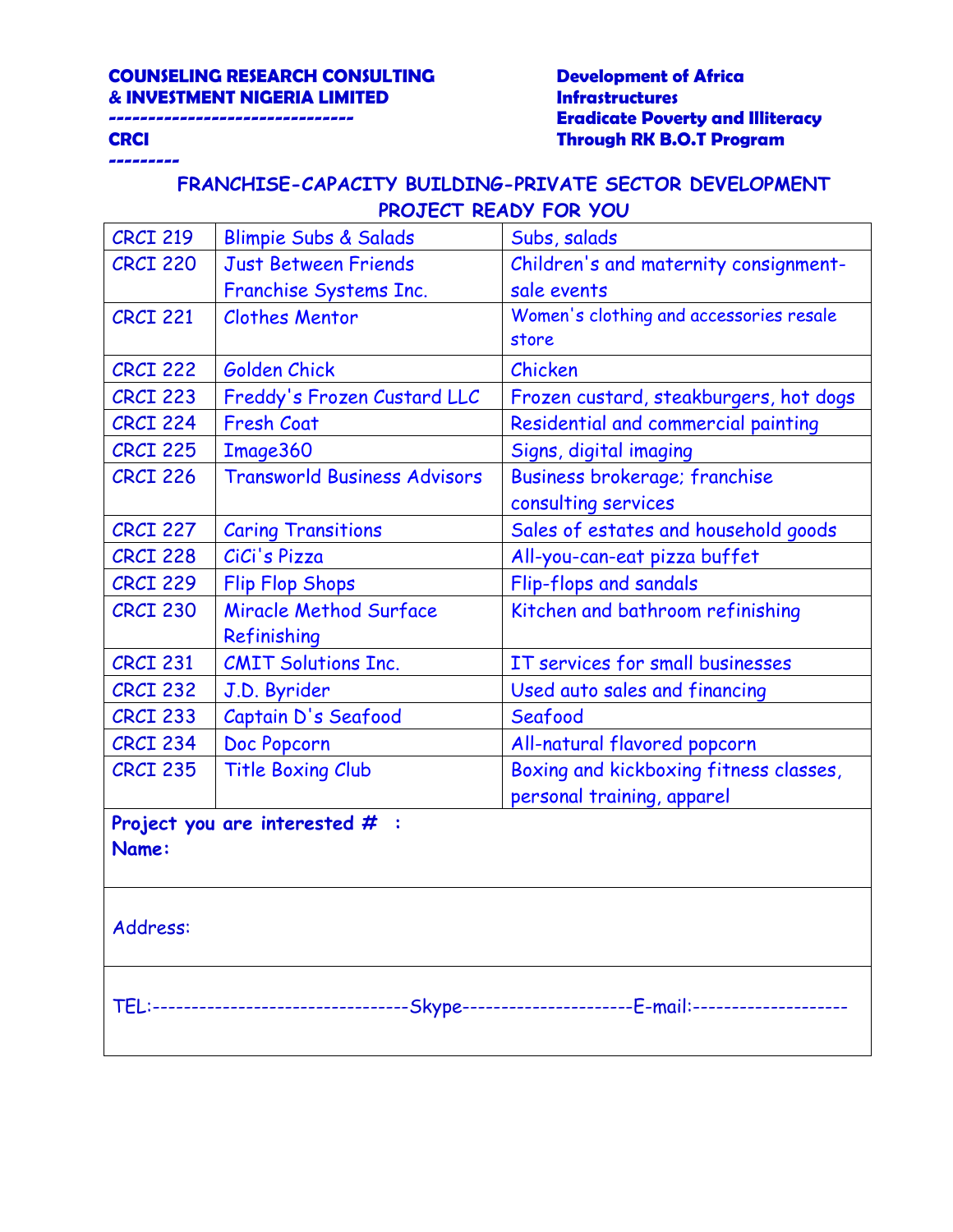**---------**

# **------------------------------- Eradicate Poverty and Illiteracy CRCI Through RK B.O.T Program**

| <b>CRCI 236</b>                                                                | Aire Serv LLC                  | <b>HVAC</b> services                         |  |  |  |
|--------------------------------------------------------------------------------|--------------------------------|----------------------------------------------|--|--|--|
| <b>CRCI 237</b>                                                                | Tuffy Associates Corp./Car-X   | Auto repair                                  |  |  |  |
|                                                                                | Associates Corp.               |                                              |  |  |  |
| <b>CRCI 238</b>                                                                | Dale Carnegie Training         | Workplace training and development           |  |  |  |
| <b>CRCI 239</b>                                                                | <b>Marble Slab Creamery</b>    | Ice cream, frozen yogurt, baked goods        |  |  |  |
| <b>CRCI 240</b>                                                                | Signal 88 Security             | Private security guard and patrol services   |  |  |  |
| <b>CRCI 241</b>                                                                | <b>Express Oil Change</b>      | Oil changes, brakes, tire services, tune-ups |  |  |  |
| <b>CRCI 242</b>                                                                | <b>Estrella Insurance</b>      | Auto, home and business insurance            |  |  |  |
| <b>CRCI 243</b>                                                                | Color Me Mine Enterprises Inc. | Paint-your-own-ceramics studio               |  |  |  |
| <b>CRCI 244</b>                                                                | The Glass Guru                 | Window restoration and replacement           |  |  |  |
| <b>CRCI 245</b>                                                                | <b>InXpress</b>                | <b>Shipping services</b>                     |  |  |  |
| <b>CRCI 246</b>                                                                | Guard-A-Kid                    | Children's identification and safety         |  |  |  |
|                                                                                |                                | products and services                        |  |  |  |
| <b>CRCI 247</b>                                                                | <b>Plan Ahead Events</b>       | Corporate event planning                     |  |  |  |
| <b>CRCI 249</b>                                                                | Roosters Men's Grooming        | Men's grooming services and products         |  |  |  |
|                                                                                | <b>Centers</b>                 |                                              |  |  |  |
| <b>CRCI 250</b>                                                                | Pretzelmaker                   | Pretzels                                     |  |  |  |
| <b>CRCI 251</b>                                                                | Pinkberry Ventures Inc.        | Frozen yogurt, frozen yogurt shakes,         |  |  |  |
|                                                                                |                                | Greek yogurt smoothies                       |  |  |  |
| <b>CRCI 252</b>                                                                | Pro Image Franchise LC         | Licensed sports apparel and accessories      |  |  |  |
| <b>CRCI 253</b>                                                                | Acti-Kare Inc.                 | Nonmedical home care                         |  |  |  |
| Project you are interested $#$ :                                               |                                |                                              |  |  |  |
| Name:                                                                          |                                |                                              |  |  |  |
|                                                                                |                                |                                              |  |  |  |
|                                                                                |                                |                                              |  |  |  |
| Address:                                                                       |                                |                                              |  |  |  |
|                                                                                |                                |                                              |  |  |  |
|                                                                                |                                |                                              |  |  |  |
| TEL:-------------------------------Skype---------------------E-mail:---------- |                                |                                              |  |  |  |
|                                                                                |                                |                                              |  |  |  |